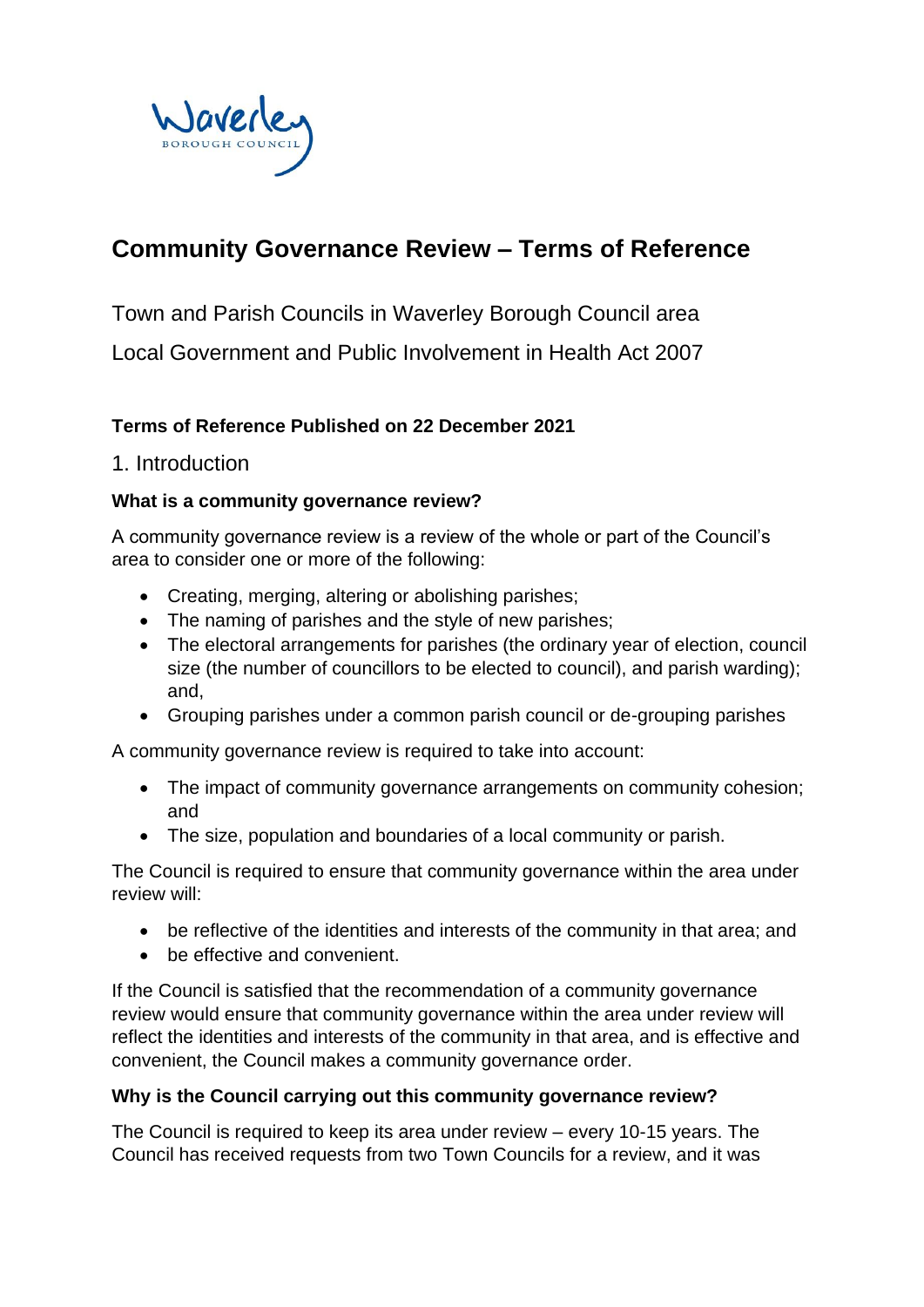deemed appropriate to undertake a review of the whole principal council area, rather than dealing with review requests piecemeal.

### **Scope of the Review**

The review will consider any community governance review requests received following publication of the Terms of Reference.

# 2. Consultation

## **How does the Council propose to conduct consultations during the Review?**

Before making any recommendations or publishing final proposals, the Council must consult local government electors for the area under review and any other person or body (including a local authority) which appears to the Council to have an interest in the review.

The Council will therefore:

- publish a notice and these terms of reference on the Council's website;
- send a copy of the notice and these terms of reference to Surrey County Council;
- send a copy of the notice and these terms of reference to all local Town and Parish Clerks and to the Surrey Association of Local Councils;
- send a copy of the notice and these terms of reference to all local Members of Parliament;
- inform local groups and interested parties such as local businesses, local residents' associations, local public and voluntary organisations such as schools or health bodies.

Before making any recommendations the Council will take account of any representations received. The Council will publish its recommendations as soon as practicable and take such steps as it considers sufficient to ensure that persons who may be interested in the community governance review are informed of the recommendations and the reasons behind them. The Council will notify each consultee and any other persons or bodies who have made written representations of the outcome of the review.

## 3. Timetable for the community governance review

The Council has to complete a community governance review within twelve months from the day on which the Council publishes the terms of reference. A community governance review is concluded on the day on which the Council publishes the recommendations made by the community governance review.

### **Timetable**

| <b>Report to Full</b><br>Council | 14 December 2021 | Council approves the principle<br>of the community governance<br>review and its terms of |
|----------------------------------|------------------|------------------------------------------------------------------------------------------|
|                                  |                  | reference.                                                                               |